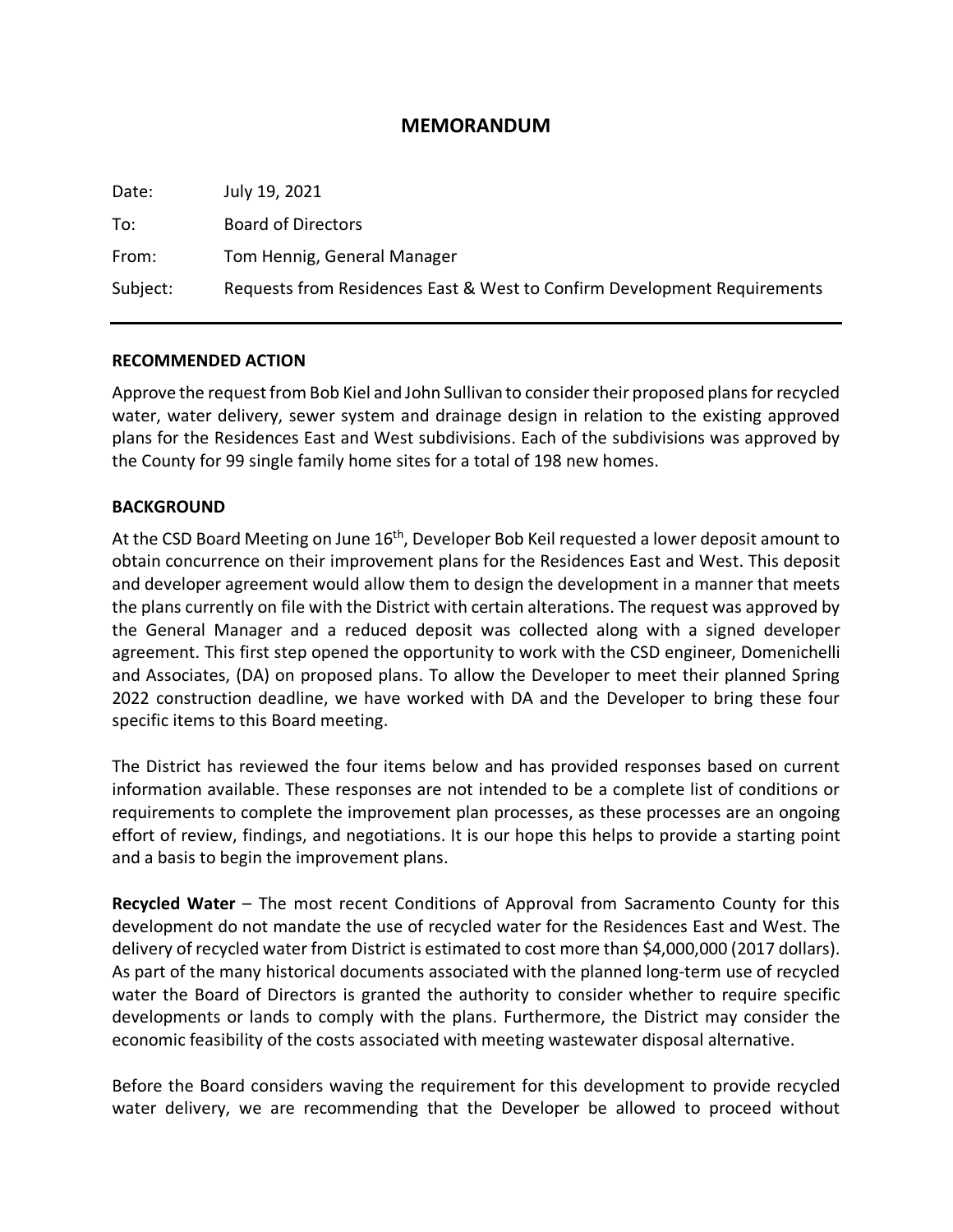including this option in their engineering study. As part of this agreement the developer will be required to fund a new recycled water study to validate the assumptions made in bringing this matter forward for consideration by the Board. If it is determined that the development of a recycled water delivery system is economically justified, the developer will be required to reengineer their plans to include recycled water delivery to each household.

**Sewer –** According to the 2004 Rancho Murieta North Infrastructure Master Plan and the Sewer System Management Plan of 2019, it has been suggested to increase the existing sewer pipes sizes along the West side of Laguna Joaquin from 8 inches to 10 and 12 inches to accommodate additional flows from Residences East and West. Upsizing along this section of the existing sewer will eliminate current capacity issue and would be upgraded as a project expense under the supervision of the District. These upgrades would be completed over 1-3 years as volumes come online from the 198 homes. Construction will be ongoing through 2025, if improvements are in the ground in 2022.

The District concurs that the alignment described above would be a preferred solution. This plan will provide improvements to the existing system without adding the requirement for maintaining the infrastructure related to an additional lift station and piping. The Developer shall provide a sewer study specific to Residences East and West that will establish pipe capacities and sizes required as a supporting document to new designs. The sewer study models should include all elements of the system to insure there are no adverse impacts to other connecting infrastructure. An alignment showing adequate cover and utility separation for the new system must be established with the sewer study. Adequate geotechnical data relative to soils conditions and potential pipe infiltration shall be presented for this alignment near Laguna Joaquin. If phasing of improvement is proposed, the developer will provide phased layouts and descriptions in the sewer study. This study should also provide data on impacts to the adjacent residences and community.

**Water -** According to the developer, the results of the Water Model demonstrated that the existing Hydro-pneumatic pump system has the capacity to accommodate the demand of the Residences East and West with adequate system pressures (including fire suppression). The Developer would like the District to confirm these findings and confirm the connection points for the new development.

The "hydro-pneumatic pump system" is intended to serve Residences East & West; however, the District has identified upgrades required for the pump station that must be considered. To accommodate all new development proposed in the upper pressure zone, additional storage may be necessary. Updated modeling of the entire system with new development demands should be provided to the District for review. If additional storage or upgrades to the pump station and/or storage are needed for development to occur, contribution to the facilities will be a condition of the subject projects.

In addition to the potential storage needs identified above, a water study for the Residences East and West shall be submitted to show that maximum day plus fire flow can be delivered